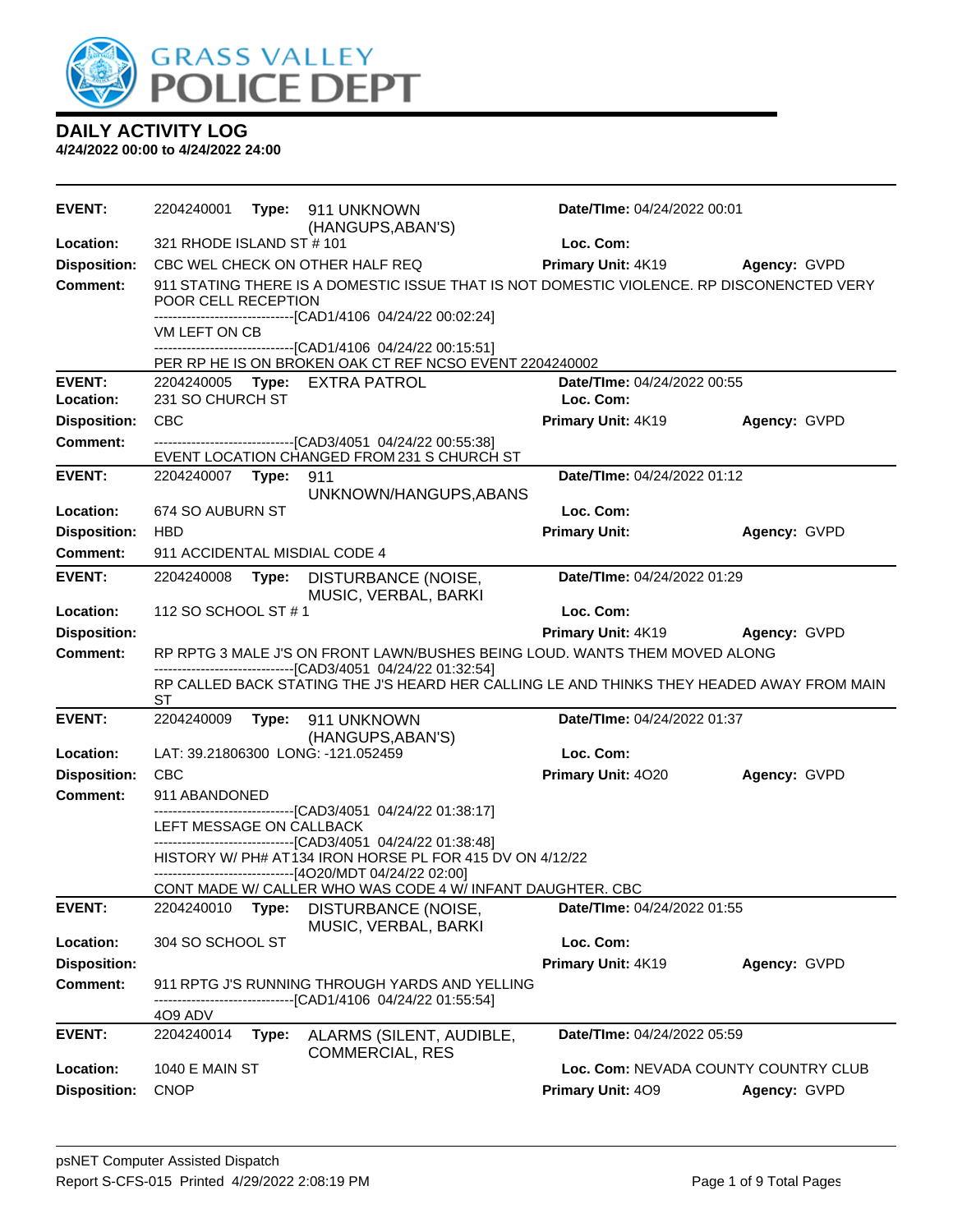

| <b>Comment:</b>     |                       | OP:165 10-33 AUDIBLE PRO SHOP DOOR RESP PENDING                                                                                                                                                                                               |                          |                             |                                           |
|---------------------|-----------------------|-----------------------------------------------------------------------------------------------------------------------------------------------------------------------------------------------------------------------------------------------|--------------------------|-----------------------------|-------------------------------------------|
|                     | 1022 PER ALARM CO     | ------------------------[CAD3/4051_04/24/22_06:02:55]                                                                                                                                                                                         |                          |                             |                                           |
| <b>EVENT:</b>       |                       | 2204240016 Type: WELFARE CHECK                                                                                                                                                                                                                |                          | Date/TIme: 04/24/2022 06:18 |                                           |
| Location:           | 155 GLASSON WY        |                                                                                                                                                                                                                                               |                          |                             | Loc. Com: SIERRA NEVADA MEMORIAL HOSPITAL |
| <b>Disposition:</b> |                       | CBC SUBJ STANDING BY FOR RIDE                                                                                                                                                                                                                 | <b>Primary Unit: 409</b> |                             | Agency: GVPD                              |
| <b>Comment:</b>     |                       | RP REQG WELFARE CHECK ON MALE WHO WAS DISACHARGED HOURS AGO BUT WAS FOUND IN PARKING<br>LOT WANDERING AROUND TALKING ON THE A CELL PHONE THAT WAS TURNED OFF.<br>-------------------------------[CAD3/4051 04/24/22 06:20:09]                 |                          |                             |                                           |
|                     | HIM                   | MALE IN ER WAITING AREA WEARING ORANGE SHIRT, HOSPITAL PANTS, AND BLANKET WRAPPED AROUND                                                                                                                                                      |                          |                             |                                           |
|                     |                       | ------------------------------[CAD3/3980 04/24/22 06:33:48]<br>ADD 911 FROM BROTHER/ ADVIED GVPD IS OUT WITH HIM<br>--------------------------------[CAD3/3980 04/24/22 06:35:27]                                                             |                          |                             |                                           |
|                     |                       | BROTHER IS ENRT IN A TAN CHEVY PICK UP FROM LOP/ ETA20MINS                                                                                                                                                                                    |                          |                             |                                           |
| <b>EVENT:</b>       |                       | 2204240017 Type: SUSPICIOUS CIRCUMSTANCE<br>(VEHICLE, PERSON                                                                                                                                                                                  |                          | Date/TIme: 04/24/2022 07:23 |                                           |
| Location:           | 369 MILL ST # A       |                                                                                                                                                                                                                                               | Loc. Com:                |                             |                                           |
| <b>Disposition:</b> | <b>RPT FOUND PROP</b> |                                                                                                                                                                                                                                               | Primary Unit: 4023       |                             | Agency: GVPD                              |
| <b>Case No:</b>     | G2201014              |                                                                                                                                                                                                                                               |                          |                             |                                           |
| Comment:            | CHECK.                | RP RPTG THERE IS A VAGRANTS BICYCLE LEANING UP AGAINST HER FENCE. RP DOES NOT WANT TO LET<br>HER GRANDCHILDREN GO OUT AND PLAY IN CASE THE SUBJ IS IN THE AREA. REQ OFFICER COME DO AREA                                                      |                          |                             |                                           |
|                     |                       | ---------------------------------[CAD3/3980_04/24/22_07:56:36]<br>ISSUED CASE# G2201014 FOR AGENCY GVPD by UNIT 4O23                                                                                                                          |                          |                             |                                           |
| <b>EVENT:</b>       | 2204240019            | Type: FOOT PATROL                                                                                                                                                                                                                             |                          | Date/TIme: 04/24/2022 07:58 |                                           |
| Location:           | 369 MILL ST           |                                                                                                                                                                                                                                               | Loc. Com:                |                             |                                           |
| <b>Disposition:</b> | HBD                   |                                                                                                                                                                                                                                               | Primary Unit: 4023       |                             | Agency: GVPD                              |
| Comment:            | <b>BEHIND</b>         |                                                                                                                                                                                                                                               |                          |                             |                                           |
|                     |                       | -------------------------------[CAD3/3980 04/24/22 08:02:27]<br>EVENT LOCATION CHANGED FROM 369 MILL ST                                                                                                                                       |                          |                             |                                           |
| <b>EVENT:</b>       | 2204240024            | Type: DISTURBANCE (NOISE,<br>MUSIC, VERBAL, BARKI                                                                                                                                                                                             |                          | Date/TIme: 04/24/2022 08:23 |                                           |
| Location:           | 134 IRON HORSE PL     |                                                                                                                                                                                                                                               | Loc. Com:                |                             |                                           |
| <b>Disposition:</b> | ARA                   |                                                                                                                                                                                                                                               | Primary Unit: 4024       |                             | Agency: GVPD                              |
| Case No:            | G2201015              |                                                                                                                                                                                                                                               |                          |                             |                                           |
| <b>Comment:</b>     | 911 ABAN              |                                                                                                                                                                                                                                               |                          |                             |                                           |
|                     |                       | -------------------------------[CAD1/4074 04/24/22 08:24:12]<br>EVENT CALL TYPE CHANGED FROM 911<br>EVENT LOCATION CHANGED FROM LAT:39.21920100 LONG: -121.052352 GRASS VALLEY<br>------------------------------[CAD1/4074 04/24/22 08:24:37] |                          |                             |                                           |
|                     | SU SHOVED HER.        | ON CB RO ADV 415 WITH HER EX-BOYFRIEND. RP ADV HE PHYSICALLY HARMED HER A FEW MINUTES AGO.<br>-------------------------------[CAD1/4074 04/24/22 08:25:13]                                                                                    |                          |                             |                                           |
|                     |                       | RP ADV SU LEFT IN A WHI TOYT4RUNNER<br>------------------------------[CAD1/4074 04/24/22 09:09:24]<br>ISSUED CASE# G2201015 FOR AGENCY GVPD by UNIT 4O24                                                                                      |                          |                             |                                           |
| <b>EVENT:</b>       | 2204240026            | Type: 911 UNKNOWN                                                                                                                                                                                                                             |                          | Date/TIme: 04/24/2022 08:41 |                                           |
|                     |                       | (HANGUPS, ABAN'S)                                                                                                                                                                                                                             |                          |                             |                                           |
| Location:           |                       | LAT: 39.22702200 LONG: -121.040421                                                                                                                                                                                                            | Loc. Com:                |                             |                                           |
| <b>Disposition:</b> | <b>HBD</b>            |                                                                                                                                                                                                                                               | <b>Primary Unit:</b>     |                             | Agency: GVPD                              |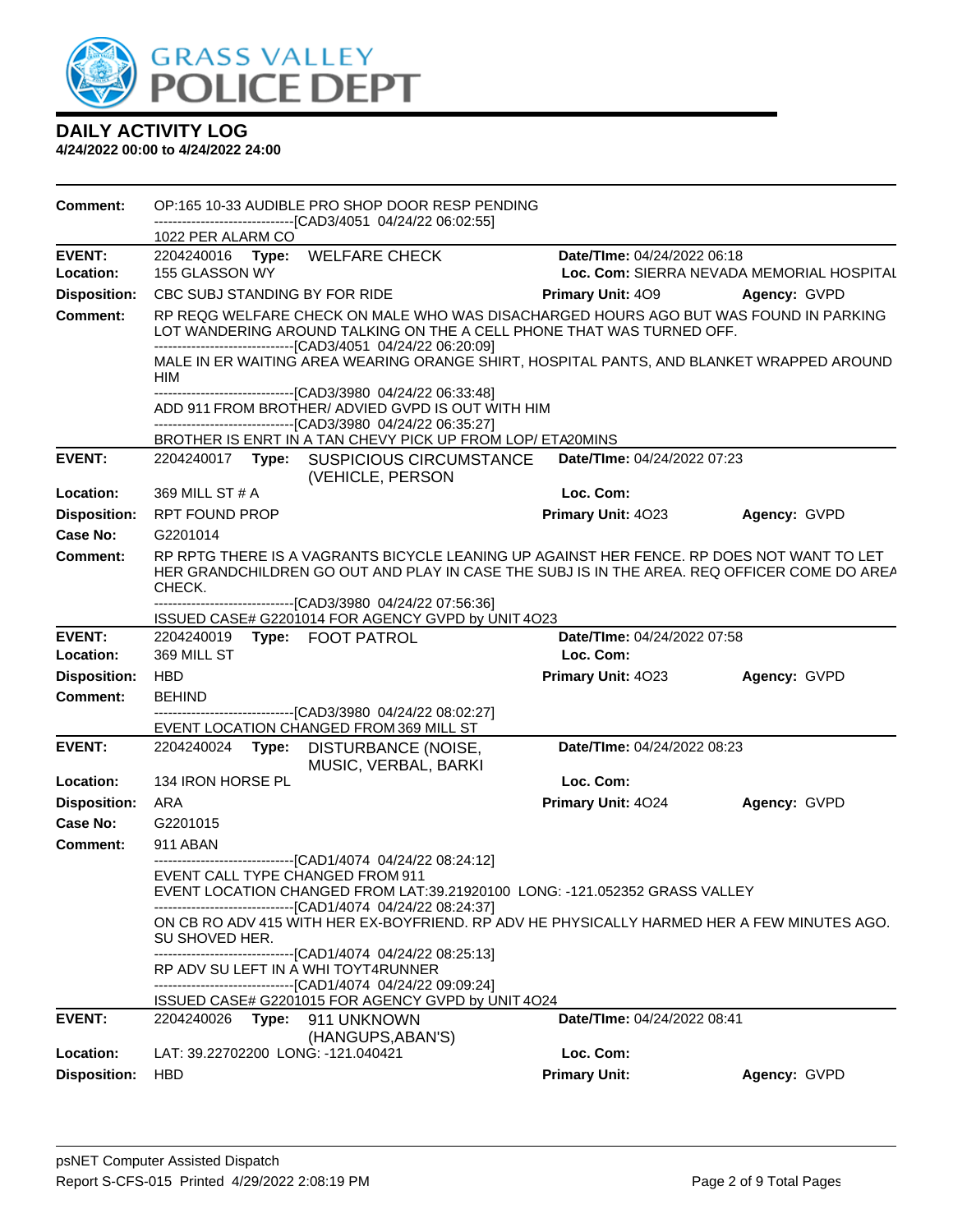

| Comment:            | 911 HANG UP<br>-------------------------------[CAD4/4132 04/24/22 08:42:51]                                                                                                                           |                                      |              |
|---------------------|-------------------------------------------------------------------------------------------------------------------------------------------------------------------------------------------------------|--------------------------------------|--------------|
|                     | CB 911 HANG UP, LEFT VM.<br>***** EVENT CLOSED BY CAD3                                                                                                                                                |                                      |              |
| <b>EVENT:</b>       | 2204240028 Type: VEH CITES, VIN, TOWS, DUI                                                                                                                                                            | Date/TIme: 04/24/2022 08:59          |              |
| <b>Disposition:</b> | <b>CBC MOVING ALONG</b>                                                                                                                                                                               | <b>Primary Unit: 4S3</b>             | Agency: GVPD |
| <b>Comment:</b>     |                                                                                                                                                                                                       |                                      |              |
| <b>EVENT:</b>       | 2204240029<br><b>SUSPICIOUS CIRCUMSTANCE</b><br>Type:<br>(VEHICLE, PERSON                                                                                                                             | Date/TIme: 04/24/2022 09:03          |              |
| Location:           | FREEMAN LN/WE MCKNIGHT WY                                                                                                                                                                             | Loc. Com:                            |              |
| <b>Disposition:</b> | <b>CBC</b>                                                                                                                                                                                            | Primary Unit: 4023                   | Agency: GVPD |
| <b>Comment:</b>     | RP RPTING WHITE BMW SEDAN CA LIC: 8YLF431. VEH HAS BEEN PARKED AT ABOVE LOCATION,<br>UNOCCUPIED FOR A WEEK.<br>-------------------------------[CAD4/4132 04/24/22 09:03:39]                           |                                      |              |
|                     | EVENT LOCATION CHANGED FROM FREEMAN LN/WE MCKNIGHT WY 203 GV<br>------------------------------[4O23/MDT 04/24/22 09:12]                                                                               |                                      |              |
|                     | OFC. JOHNSON ISSUED COURTESY WARNING #5224 ON 4/22/22 FOR: USING STREET FOR STORAGE. WILL<br>CONDUCT ADDITIONAL FOLLOW UP TOMORROW AND WILL ASSESS FOR POSSIBLE TOW IF VEHICLE<br><b>REMAINS. CBC</b> |                                      |              |
| <b>EVENT:</b>       | 2204240037 Type: TRAFFIC ACCIDENT                                                                                                                                                                     | Date/TIme: 04/24/2022 09:57          |              |
| Location:           | 1943 NEVADA CITY HY                                                                                                                                                                                   | Loc. Com: BUBBAS BAGELS 530 272 8590 |              |
| <b>Disposition:</b> | ARA                                                                                                                                                                                                   | <b>Primary Unit: 4024</b>            | Agency: GVPD |
| Case No:            | G2201016                                                                                                                                                                                              |                                      |              |
| Comment:            | 911 RPTG 20002 INTO VEH POSS 23152. SU IS IN A BRO HONDA CRV LP: 7JQR613. SU TRIED TO LEAVE AND<br>HIT CURBS ON HER WAY OUT.<br>-------------------------------[CAD1/4074 04/24/22 09:57:41]          |                                      |              |
|                     | RP IS TRYING TO KEEP XRAY FROM LEAVING. POSS HAS XRAY KEYS.                                                                                                                                           |                                      |              |
|                     | --------------------------------[CAD3/3980 04/24/22 09:58:08]<br><b>VOICED</b>                                                                                                                        |                                      |              |
|                     | ------------------------------[CAD1/4074_04/24/22_09:58:17]                                                                                                                                           |                                      |              |
|                     | VI VEH IS A GRN ACURA4D SEDAN LP: 6DBR304                                                                                                                                                             |                                      |              |
|                     | -------------------------------[CAD1/4074 04/24/22 10:31:54]<br>GOLD COUNTRY DID NOT ANSWER                                                                                                           |                                      |              |
|                     | -------------------------------[CAD1/4074 04/24/22 10:32:37]                                                                                                                                          |                                      |              |
|                     | TOW ASSIGNED-ADVANCED TOWING, 319 RAILROAD AVE, GRASS VALLEY, 5304775400,<br>------------------------------[CAD1/4074 04/24/22 10:32:48]                                                              |                                      |              |
|                     | ADVANCED ETA DRIVE TIME                                                                                                                                                                               |                                      |              |
|                     | --------------------------------[CAD3/3980 04/24/22 10:36:00]<br>ISSUED CASE# G2201016 FOR AGENCY GVPD by UNIT 4O24<br>------------------------------[CAD4/4132_04/24/22 10:44:10]                    |                                      |              |
|                     | FCN: 3702211401674                                                                                                                                                                                    |                                      |              |
| <b>EVENT:</b>       | Type: VANDALISM<br>2204240038                                                                                                                                                                         | Date/TIme: 04/24/2022 10:01          |              |
| Location:           | 121 MILL ST                                                                                                                                                                                           | Loc. Com: FOOTHILL MERCANTILE        |              |
| <b>Disposition:</b> | <b>RPT</b>                                                                                                                                                                                            | <b>Primary Unit: 4022</b>            | Agency: GVPD |
| Case No:            | G2201017                                                                                                                                                                                              |                                      |              |
| Comment:            | RP RPTG 594 'TAGGING' IN THE PRIVATE BACK PARKING LOT NEAR CAROLINES COFFEE.<br>-------------------------------[CAD3/3980_04/24/22 11:28:22]<br>ISSUED CASE# G2201017 FOR AGENCY GVPD by UNIT 4O22    |                                      |              |
| <b>EVENT:</b>       | 2204240039 Type: FOLLOWUP                                                                                                                                                                             | Date/TIme: 04/24/2022 10:12          |              |
| Location:           | 1005 SUTTON WY                                                                                                                                                                                        | Loc. Com: CVS                        |              |
| <b>Disposition:</b> | <b>CBC</b>                                                                                                                                                                                            | <b>Primary Unit: 4023</b>            | Agency: GVPD |
| Comment:            | -------------------------------[CAD3/3980 04/24/22 10:12:22]<br>EVENT LOCATION CHANGED FROM CVS                                                                                                       |                                      |              |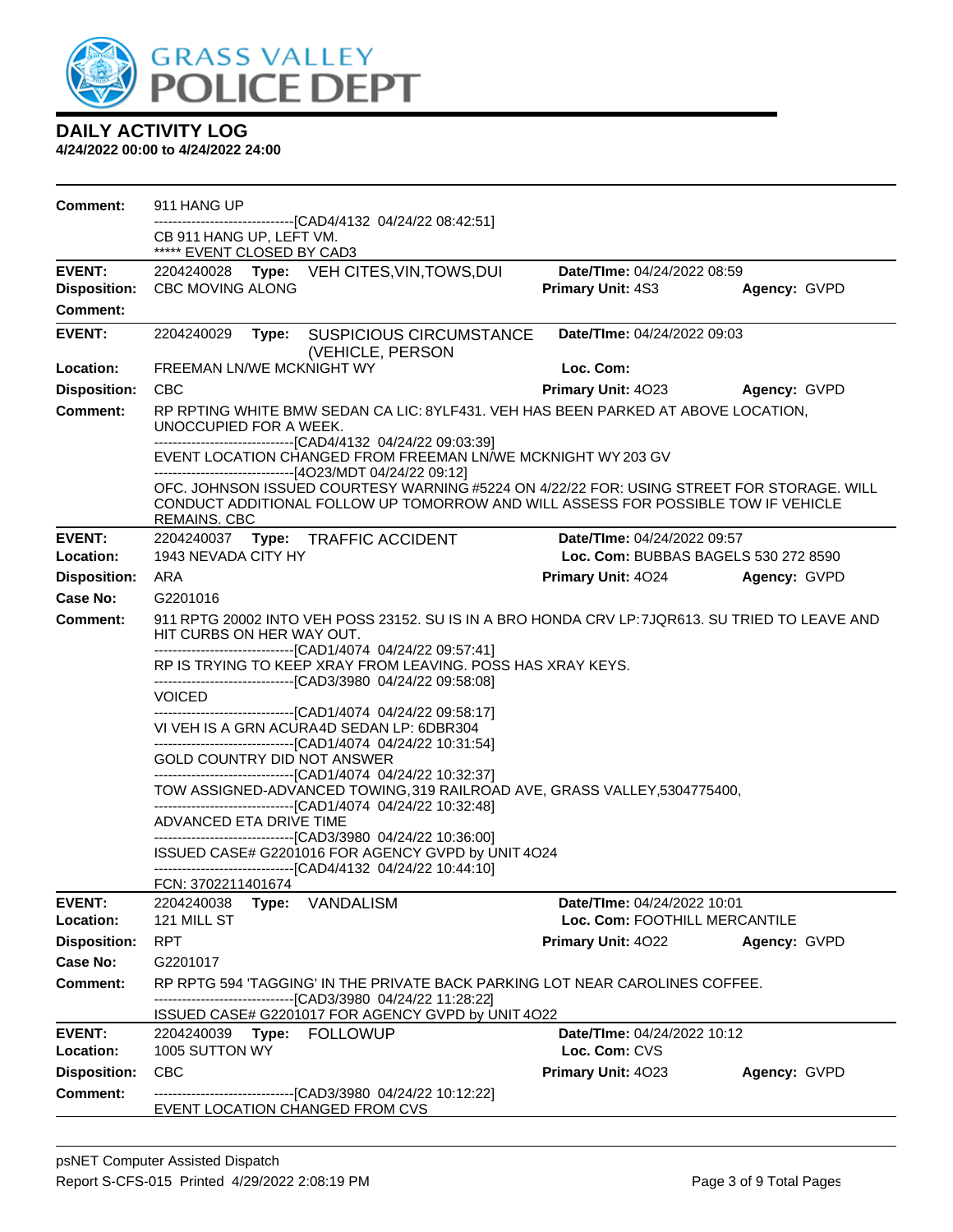

| <b>EVENT:</b>       | 2204240041                                                  | <b>Type:</b> GV PUBLIC WORKS - WATER<br><b>ISSUE</b>                                                                                     | Date/TIme: 04/24/2022 10:23               |              |
|---------------------|-------------------------------------------------------------|------------------------------------------------------------------------------------------------------------------------------------------|-------------------------------------------|--------------|
| Location:           | 126 BERRYHILL DR                                            |                                                                                                                                          | Loc. Com: BERRYHILL APARTMENTS            |              |
| <b>Disposition:</b> | <b>HBD</b>                                                  |                                                                                                                                          | <b>Primary Unit:</b>                      | Agency: GVPD |
| <b>Comment:</b>     |                                                             | RP RPTS WATER PIPE BROKE, BACK YARD FLOODED<br>-------------------------------[CAD4/4132 04/24/22 10:25:05]                              |                                           |              |
|                     | CALLED PW LEFT VM                                           |                                                                                                                                          |                                           |              |
|                     | CITY OF GV CALLED IN AND ENRT<br>***** EVENT CLOSED BY CAD1 | ------------------------------[CAD1/4074_04/24/22 10:34:36]                                                                              |                                           |              |
| <b>EVENT:</b>       | 2204240047    Type: 911    UNKNOWN                          |                                                                                                                                          | Date/TIme: 04/24/2022 11:32               |              |
| Location:           | 155 GLASSON WY                                              | (HANGUPS, ABAN'S)                                                                                                                        | Loc. Com: SIERRA NEVADA MEMORIAL HOSPITAL |              |
| <b>Disposition:</b> | HBD LOG PER 4S3                                             |                                                                                                                                          | <b>Primary Unit:</b>                      | Agency: GVPD |
| <b>Comment:</b>     | 911 ABAN                                                    |                                                                                                                                          |                                           |              |
|                     |                                                             | ------------------------------[CAD1/4074 04/24/22 11:32:47]                                                                              |                                           |              |
|                     | ON CB LINE DISCONNECTED                                     |                                                                                                                                          |                                           |              |
|                     | 4S3 ADVISED                                                 | -------------------------------[CAD3/3980 04/24/22 11:51:44]                                                                             |                                           |              |
|                     |                                                             | ***** EVENT CLOSED BY CAD3 WITH COMMENT-LOG PER 4S3                                                                                      |                                           |              |
| <b>EVENT:</b>       |                                                             | 2204240054 Type: THEFT (GRAND, PETTY, FROM<br><b>MERCHANT)</b>                                                                           | Date/TIme: 04/24/2022 12:24               |              |
| Location:           | 139 MILL ST # 3/4                                           |                                                                                                                                          | Loc. Com: CRYSTAL EMPIRE GEMS             |              |
| <b>Disposition:</b> | <b>CBC</b>                                                  |                                                                                                                                          | <b>Primary Unit: 4023</b>                 | Agency: GVPD |
| <b>Comment:</b>     |                                                             | RP REQG RSP FOR THEFT THAT OCCURED THIS MORNING, VIDEO AVAIL                                                                             |                                           |              |
|                     |                                                             | ------------------------------[4O23/MDT 04/24/22 13:57]<br>RP ADVISED THEY DO NOT WISH TO FILE A REPORT. THEY REQ EXTRA FOOT PATROL. CBC |                                           |              |
| <b>EVENT:</b>       | 2204240060 Type: FOLLOWUP                                   |                                                                                                                                          | Date/TIme: 04/24/2022 13:22               |              |
| Location:           | 925 MAIDU AV                                                |                                                                                                                                          | Loc. Com:                                 |              |
| <b>Disposition:</b> | CBC SERVICE COMPLETED                                       |                                                                                                                                          | <b>Primary Unit: 4022</b>                 | Agency: GVPD |
| Comment:            |                                                             | --------------------------------[CAD1/4074 04/24/22 13:35:38]<br>EVENT LOCATION CHANGED FROM 925 MAIDU AVE                               |                                           |              |
| <b>EVENT:</b>       | 2204240062 Type: SUBJECT STOP                               |                                                                                                                                          | Date/TIme: 04/24/2022 13:54               |              |
| Location:           | 451 E MAIN ST                                               |                                                                                                                                          | Loc. Com: CHEVRON                         |              |
| <b>Disposition:</b> |                                                             | CBC XRAY ENRT TO CHICO W/FRIEND IN VEH                                                                                                   | <b>Primary Unit: 4S3</b>                  | Agency: GVPD |
| Comment:            | OW <sub>1</sub>                                             |                                                                                                                                          |                                           |              |
|                     |                                                             | -------------------------------[CAD1/4074 04/24/22 13:58:01]<br>EVENT LOCATION CHANGED FROM 451 E MAIN                                   |                                           |              |
| <b>EVENT:</b>       |                                                             | 2204240064 Type: ANIMALS (ABUSE, LOOSE,<br>FOUND, INJURED)                                                                               | Date/TIme: 04/24/2022 14:08               |              |
| Location:           | 430 MILL ST                                                 |                                                                                                                                          | Loc. Com:                                 |              |
| <b>Disposition:</b> | UTL                                                         |                                                                                                                                          | Primary Unit: 4022                        | Agency: GVPD |
| <b>Comment:</b>     | TAN SPOTTED.                                                | RPTING 2 DOGS RUNNING AROUND IN THE STREET. ONE SMALLER WHITE AND TAN SPOTTED, ONE BLK AND                                               |                                           |              |
| <b>EVENT:</b>       | 2204240065<br>Type:                                         | <b>WELFARE CHECK</b>                                                                                                                     | Date/TIme: 04/24/2022 14:11               |              |
| Location:           | 200 DORSEY DR                                               |                                                                                                                                          | Loc. Com: ACROSS FROM SPRING HILL APTS    |              |
| <b>Disposition:</b> | <b>CBC</b>                                                  |                                                                                                                                          | Primary Unit: 4022                        | Agency: GVPD |
| <b>Comment:</b>     | APPROX 1 HR.                                                | RP RPTS MALE LAYING IN A FIELD, NO SHIRT, NO SHOES, ADVISED MALE HAS BEEN LAYING THERE FOR                                               |                                           |              |
| <b>EVENT:</b>       | 2204240070<br>Type:                                         | <b>FOLLOWUP</b>                                                                                                                          | Date/TIme: 04/24/2022 14:45               |              |
| Location:           | 134 IRON HORSE PL                                           |                                                                                                                                          | Loc. Com:                                 |              |
| <b>Disposition:</b> | <b>CBC</b>                                                  |                                                                                                                                          | Primary Unit: 4024                        | Agency: GVPD |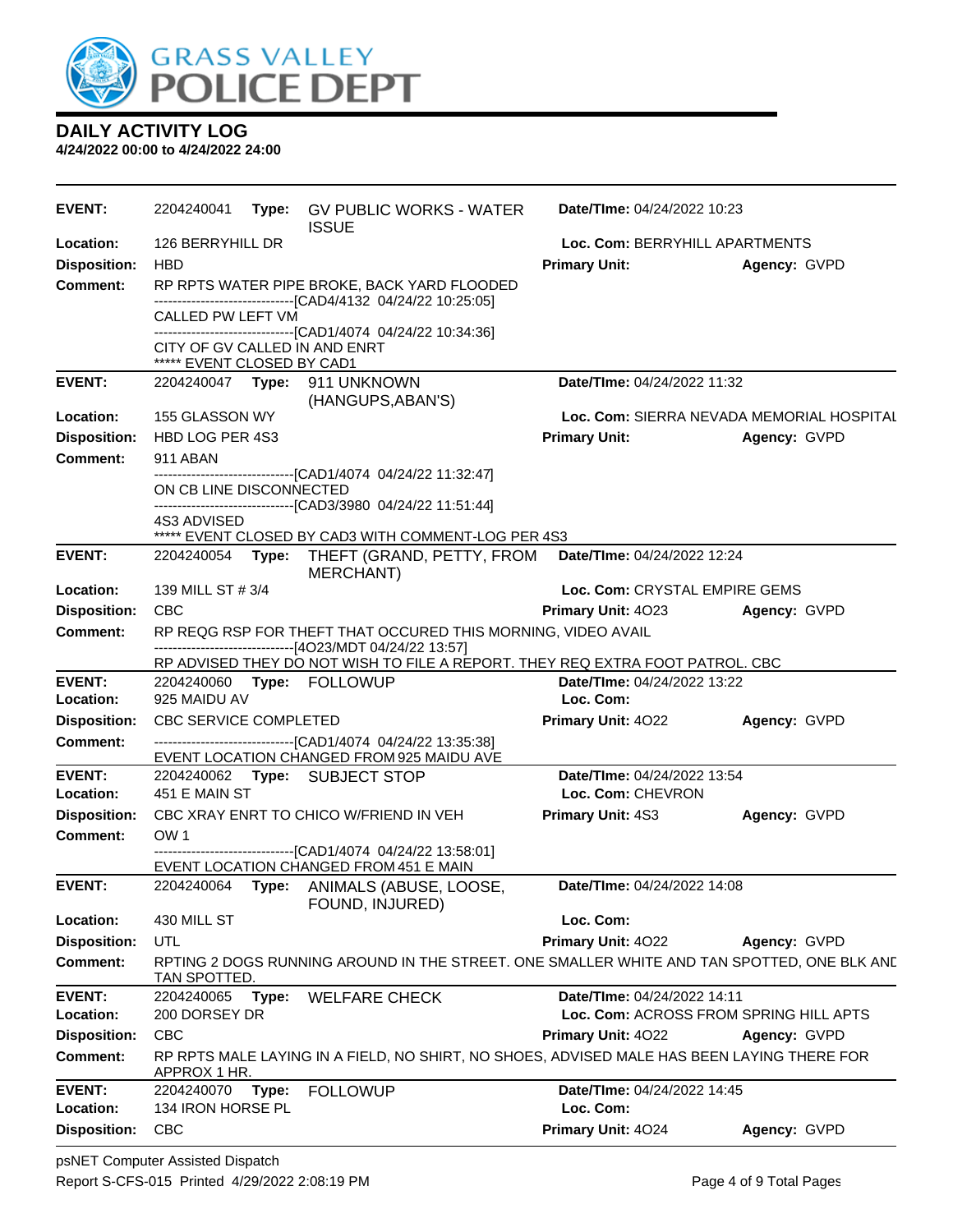

| <b>Comment:</b>     |                                                                                                                           | ---------------------------------[CAD1/4074 04/24/22 14:45:52]<br>EVENT LOCATION CHANGED FROM 134 IRON HORSE PLACE                                                           |                                          |                                          |
|---------------------|---------------------------------------------------------------------------------------------------------------------------|------------------------------------------------------------------------------------------------------------------------------------------------------------------------------|------------------------------------------|------------------------------------------|
| <b>EVENT:</b>       |                                                                                                                           | 2204240077 Type: DISTURBANCE (NOISE,<br>MUSIC, VERBAL, BARKI                                                                                                                 | Date/TIme: 04/24/2022 15:17              |                                          |
| Location:           | 148 HUGHES RD                                                                                                             |                                                                                                                                                                              | Loc. Com: QUIK STOP MARKET               |                                          |
| <b>Disposition:</b> | CBC 98M                                                                                                                   |                                                                                                                                                                              | Primary Unit: 4023                       | Agency: GVPD                             |
| <b>Comment:</b>     |                                                                                                                           | RP RPTS VERBAL ALTERCATION - TOOK PLACE10 AGO - SUS IS A BLK FEMALE EMPLOYEE OF THE QUICK<br>STOP, OVER WEIGHT - REQ10-21 TO START                                           |                                          |                                          |
|                     |                                                                                                                           | -------------------------------[CAD4/4132_04/24/22_15:18:16]<br>RP IS NO LONGER AT THE QUICK STOP, SHE WENT HOME.<br>------------------------------[4O23/MDT 04/24/22 15:32] |                                          |                                          |
|                     |                                                                                                                           | MULTIPLE 10-21 ATTEMPTS. UNABLE TO LEAVE VM. CBC                                                                                                                             |                                          |                                          |
| <b>EVENT:</b>       |                                                                                                                           | 2204240079 Type: DISTURBANCE (NOISE,<br>MUSIC, VERBAL, BARKI                                                                                                                 | Date/TIme: 04/24/2022 15:23              |                                          |
| Location:           | PENN GATE/EA EMPIRE                                                                                                       |                                                                                                                                                                              | Loc. Com:                                |                                          |
| <b>Disposition:</b> | <b>CBC</b>                                                                                                                |                                                                                                                                                                              | <b>Primary Unit: 4022</b>                | Agency: GVPD                             |
| <b>Comment:</b>     |                                                                                                                           | 911 CHP XFER RPTG XRAY OUT OF CONTROL SCREAMING AND YELLING PROFANITIES HAVING A                                                                                             |                                          |                                          |
|                     | MELTDOWN.                                                                                                                 |                                                                                                                                                                              |                                          |                                          |
|                     |                                                                                                                           | WFA LATE20'S EARLY 30'S JEAN JACKET WHI SHIRT. LAST SEEN WALKING TWD SO AUBURN<br>-------------------------------[CAD1/4074_04/24/22 15:24:35]                               |                                          |                                          |
|                     |                                                                                                                           | EVENT LOCATION CHANGED FROM PENN GATE/EMPIRE                                                                                                                                 |                                          |                                          |
|                     |                                                                                                                           | ------------------------------[CAD4/4132_04/24/22_15:25:25]                                                                                                                  |                                          |                                          |
|                     |                                                                                                                           | ADDITIONAL CALLER, ADVISED XRAY SEEMS "IN A RAGE" MADE THREATS TOWARDS TO RP                                                                                                 |                                          |                                          |
| <b>EVENT:</b>       |                                                                                                                           | 2204240080 Type: DISTURBANCE (NOISE,<br>MUSIC, VERBAL, BARKI                                                                                                                 | Date/TIme: 04/24/2022 15:39              |                                          |
| Location:           | 669 SO AUBURN ST # 4                                                                                                      |                                                                                                                                                                              | Loc. Com:                                |                                          |
| <b>Disposition:</b> | <b>PEN</b>                                                                                                                |                                                                                                                                                                              | <b>Primary Unit: 4022</b>                | Agency: GVPD                             |
| <b>Comment:</b>     | 911 RPTG 415V WITH HIS EX, HIS EX STATING ACCUSATIONS AGAINST THE RP WITH HER CHILDREN<br>BECAUSE HE IS A 290. REQG 1021. |                                                                                                                                                                              |                                          |                                          |
|                     |                                                                                                                           |                                                                                                                                                                              |                                          |                                          |
|                     |                                                                                                                           | ---------------------------[CAD1/4074_04/24/22 15:42:57]                                                                                                                     |                                          |                                          |
|                     | EVENT CALL TYPE CHANGED FROM MED                                                                                          |                                                                                                                                                                              |                                          |                                          |
|                     | EVENT CALL TYPE CHANGED FROM ALL                                                                                          | ------------------------[CAD1/4074_04/24/22 15:43:02]                                                                                                                        |                                          |                                          |
|                     |                                                                                                                           | -------------------------------[4O22/MDT 04/24/22 15:53]<br>MULTIPLE CALLS MADE TO NUMBER PROVIDED/NEG. ANSWER//ATTEMPTED CALLS TO OTHER NUMBERS ON                          |                                          |                                          |
|                     | FILE FOR RP/NEG. ANSWER                                                                                                   |                                                                                                                                                                              |                                          |                                          |
| <b>EVENT:</b>       | 2204240081<br>Type:                                                                                                       | DISTURBANCE (NOISE,<br>MUSIC, VERBAL, BARKI                                                                                                                                  | Date/TIme: 04/24/2022 15:39              |                                          |
| Location:           | 225 S AUBURN ST                                                                                                           |                                                                                                                                                                              | <b>CHARTER</b>                           | Loc. Com: HENNESSY SCHOOL / GRASS VALLEY |
| <b>Disposition:</b> | <b>CBC</b>                                                                                                                |                                                                                                                                                                              | <b>Primary Unit: 4S3</b>                 | Agency: GVPD                             |
| <b>Comment:</b>     | 415 BTWN J"S                                                                                                              |                                                                                                                                                                              |                                          |                                          |
|                     |                                                                                                                           | -----------[CAD1/4074 04/24/22 15:39:54]<br>EVENT LOCATION CHANGED FROM GRASS VALLEY CHARTER                                                                                 |                                          |                                          |
| <b>EVENT:</b>       | 2204240085<br>Type:                                                                                                       | <b>TRESPASS</b>                                                                                                                                                              | Date/TIme: 04/24/2022 16:04              |                                          |
| Location:           | 105 NEAL ST                                                                                                               |                                                                                                                                                                              | Loc. Com: SAFEWAY                        |                                          |
| <b>Disposition:</b> | WA JSADMONISHED MOVED ALONG                                                                                               |                                                                                                                                                                              | Primary Unit: 4023                       | Agency: GVPD                             |
| <b>Comment:</b>     |                                                                                                                           | RP ADVISED APPROX 5 YOUNGER SKATEBOARDERS, ASKED TO LEAVE, AND WILL NOT.                                                                                                     |                                          |                                          |
| <b>EVENT:</b>       | 2204240086<br>Type:                                                                                                       | CITIZEN ASSIST (CIVIL                                                                                                                                                        | Date/TIme: 04/24/2022 16:06              |                                          |
| Location:           | 1262 SUTTON WY                                                                                                            | STANDBY'S, LOCKOUT                                                                                                                                                           | Loc. Com: HOSPITALITY HOUSE 530 271 7144 |                                          |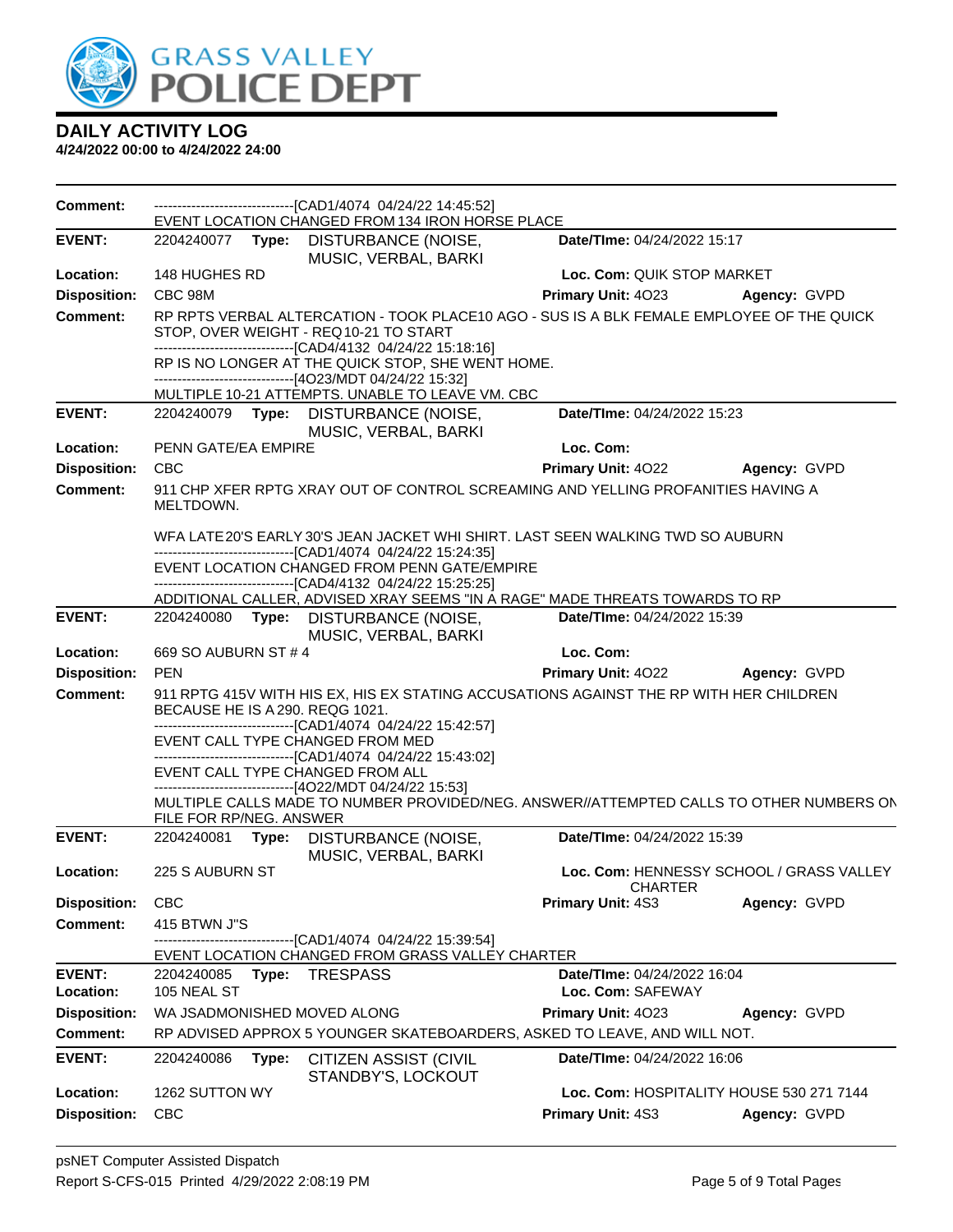

| <b>Comment:</b>                 | <b>CLEARANCE</b>                                    |                                                                                                                                                        |                                    |              |
|---------------------------------|-----------------------------------------------------|--------------------------------------------------------------------------------------------------------------------------------------------------------|------------------------------------|--------------|
| <b>EVENT:</b>                   | 2204240087<br>Type:                                 | ALARMS (SILENT, AUDIBLE,<br><b>COMMERCIAL, RES</b>                                                                                                     | Date/TIme: 04/24/2022 16:07        |              |
| Location:                       | 111 W MAIN ST                                       |                                                                                                                                                        | Loc. Com: BANG HAIR SALON          |              |
| <b>Disposition:</b>             | CBC ACCIDENTAL BY EMPLOYEES                         |                                                                                                                                                        | <b>Primary Unit: 4023</b>          | Agency: GVPD |
| Comment:                        | <b>FRONT DOOR</b><br><b>AUD</b><br><b>RESP PEND</b> | ----------------------------[CAD1/4074_04/24/22 16:11:14]                                                                                              |                                    |              |
|                                 | <b>VOICED</b>                                       |                                                                                                                                                        |                                    |              |
| <b>EVENT:</b>                   | 2204240090<br>Type:                                 | DISTURBANCE (NOISE,<br>MUSIC, VERBAL, BARKI                                                                                                            | <b>Date/Time: 04/24/2022 16:25</b> |              |
| Location:                       | 148 HUGHES RD                                       |                                                                                                                                                        | Loc. Com: QUIK STOP MARKET         |              |
| <b>Disposition:</b>             | CBC <sub>C4</sub>                                   |                                                                                                                                                        | <b>Primary Unit: 4024</b>          | Agency: GVPD |
| <b>Comment:</b>                 | ARMS.                                               | 911 CALLER RPTS MALE STANDING OUTSIDE OF A BLK PICKUP, YELLING AT OTHERS, LSW ALL BLK, WAVING                                                          |                                    |              |
|                                 | "YES"                                               | -------------------------------[CAD4/4132_04/24/22_16:26:32]<br>PR ASKED THE EMPLOYEES OF THE QUICK MART IF THEY WANTED HER TO CALL911, THEY RESPONDED |                                    |              |
| <b>EVENT:</b>                   | 2204240093<br>Type:                                 | <b>FOLLOWUP</b>                                                                                                                                        | Date/TIme: 04/24/2022 16:42        |              |
| Location:                       | 148 HUGHES RD                                       |                                                                                                                                                        | Loc. Com: QUIK STOP MARKET         |              |
| <b>Disposition:</b>             | <b>RPT</b>                                          |                                                                                                                                                        | <b>Primary Unit: 4024</b>          | Agency: GVPD |
| Case No:                        | G2201018                                            |                                                                                                                                                        |                                    |              |
| <b>Comment:</b>                 |                                                     | RP RPTG SUBJ ARE IN 415 AGAIN POSS PHYSICAL AT THIS TIME<br>-------------------------------[CAD4/4132 04/24/22 16:43:45]                               |                                    |              |
|                                 |                                                     | ADDITIONAL CALLER, FEMALE - BLK HAIR - NEG WEAPONS<br>------------------------------[CAD4/4132_04/24/22 16:44:10]                                      |                                    |              |
|                                 |                                                     | RP REPORTS SUS IS PARKED IFO GAS PUMP3<br>------------------------------[CAD1/4074_04/24/22 17:30:38]                                                  |                                    |              |
|                                 |                                                     | ISSUED CASE# G2201018 FOR AGENCY GVPD by UNIT 4O24                                                                                                     |                                    |              |
| <b>EVENT:</b>                   |                                                     | 2204240094    Type: 911    UNKNOWN<br>(HANGUPS, ABAN'S)                                                                                                | Date/TIme: 04/24/2022 16:54        |              |
| Location:                       | LAT: 39.21920100 LONG: -121.052352                  |                                                                                                                                                        | Loc. Com:                          |              |
| <b>Disposition:</b><br>Comment: | <b>HBD</b>                                          | REQ INFO REGARDING BURN DAY, XRED TO CALFIRE                                                                                                           | <b>Primary Unit:</b>               | Agency: GVPD |
|                                 | ***** EVENT CLOSED BY CAD4                          |                                                                                                                                                        |                                    |              |
| <b>EVENT:</b>                   | 2204240099<br>Type:                                 | THEFT (GRAND, PETTY, FROM<br>MERCHANT)                                                                                                                 | Date/TIme: 04/24/2022 17:51        |              |
| Location:                       | 10837 ROUGH & READY HIGHWAY                         |                                                                                                                                                        | Loc. Com: LYMAN GILMORE SCHOOL     |              |
| <b>Disposition:</b>             | <b>CBC</b>                                          |                                                                                                                                                        | <b>Primary Unit: 4022</b>          | Agency: GVPD |
| <b>Comment:</b>                 | STOLEN 1 HR AGO, DESC PHONE 12                      | RP RPTG HIS STOLEN CELL PHONE IS PLOTTING TO 714 W MAIN ST, RP IS NOW IN ROSEVILLE. PHONE WAS                                                          |                                    |              |
|                                 | 4S3 ADV                                             | -------------------------------[CAD1/4074_04/24/22_18:28:21]<br>-------------------------------[CAD1/4074 04/24/22 18:32:25]                           |                                    |              |
|                                 | PER 4S3 PEND FOR GRAVES                             |                                                                                                                                                        |                                    |              |
|                                 |                                                     | -------------------------------[4O22/MDT 04/24/22 18:45]<br>RP ARRIVED AND TOOK POSESSION OF THE PHONE                                                 |                                    |              |
| <b>EVENT:</b>                   | 2204240103 Type:                                    | <b>THREATS</b>                                                                                                                                         | Date/TIme: 04/24/2022 17:59        |              |
| Location:                       | 128 S AUBURN ST                                     |                                                                                                                                                        | Loc. Com: CAROLINE'S               |              |
| <b>Disposition:</b>             | <b>CBC</b>                                          |                                                                                                                                                        | Primary Unit: 4022                 | Agency: GVPD |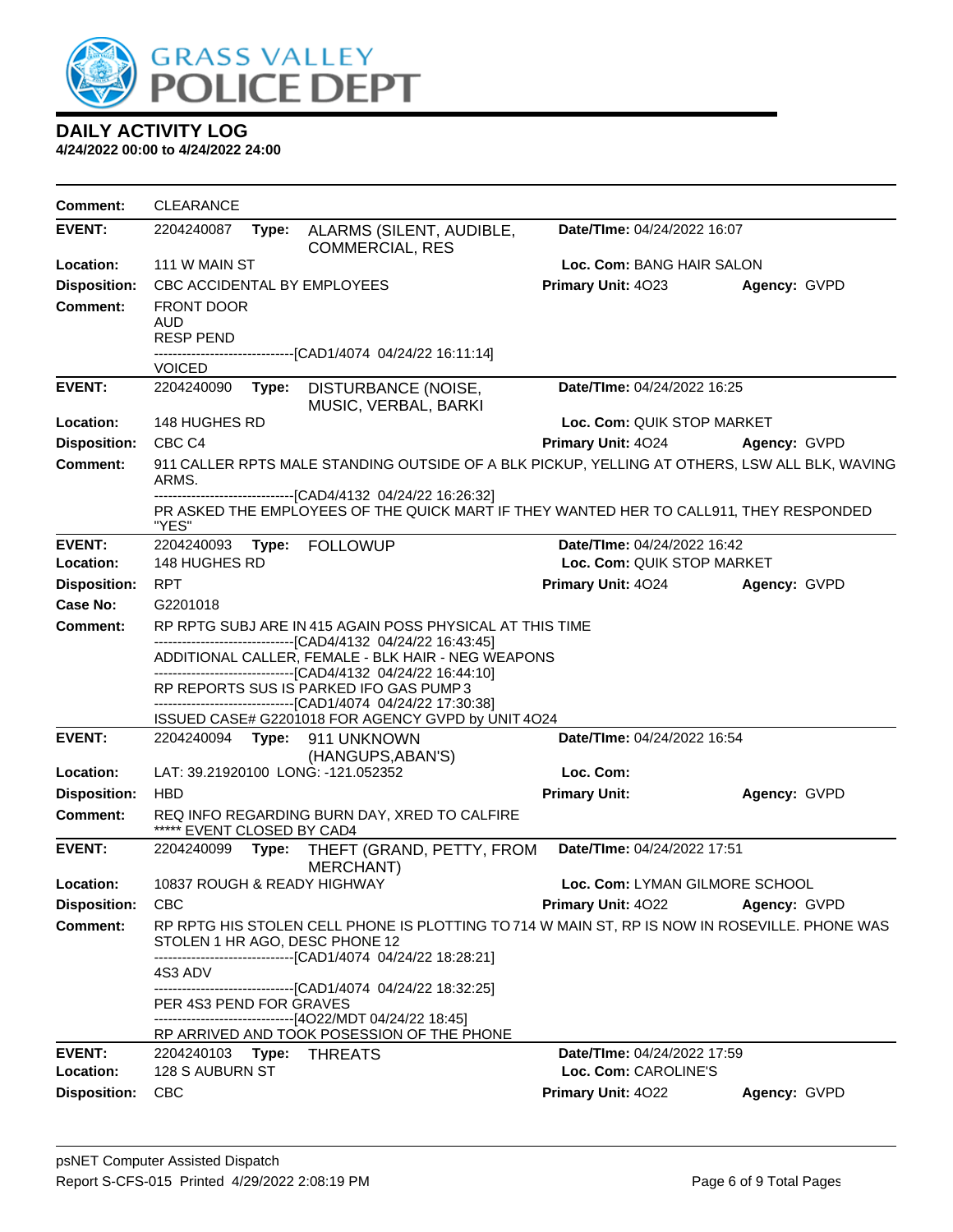

| <b>Comment:</b>     | EMPLOYEE FOUND DISTURBING NOTE OF VAGUE THREATS POSS TWRDS STAFF. |                                                                                                                       |                                                                                                 |                                                                                                                                                                                                                                                                          |                                          |
|---------------------|-------------------------------------------------------------------|-----------------------------------------------------------------------------------------------------------------------|-------------------------------------------------------------------------------------------------|--------------------------------------------------------------------------------------------------------------------------------------------------------------------------------------------------------------------------------------------------------------------------|------------------------------------------|
|                     |                                                                   | ---[4O22/MDT 04/24/22 18:13]<br>RP ADVISED CUSTOMER HAS BEEN LEAVING WEIRD NOTES AT THE BUSINESS FOR EMPLOYEES MAKING |                                                                                                 |                                                                                                                                                                                                                                                                          |                                          |
|                     |                                                                   |                                                                                                                       |                                                                                                 | THEM UNCOMFORTABLE/RP ADVISED TO CTC LE WHEN CUSTOMER RETURNS FOR602 ISSUES// CBC                                                                                                                                                                                        |                                          |
| <b>EVENT:</b>       | 2204240104                                                        | Type:                                                                                                                 | 911 UNKNOWN<br>(HANGUPS, ABAN'S)                                                                | Date/TIme: 04/24/2022 18:01                                                                                                                                                                                                                                              |                                          |
| Location:           | 119 ARDEN CT                                                      |                                                                                                                       |                                                                                                 | Loc. Com:                                                                                                                                                                                                                                                                |                                          |
| <b>Disposition:</b> | <b>HBD</b>                                                        |                                                                                                                       |                                                                                                 | <b>Primary Unit:</b>                                                                                                                                                                                                                                                     | Agency: GVPD                             |
| <b>Comment:</b>     | NUMBER.<br>***** EVENT CLOSED BY CAD2                             |                                                                                                                       |                                                                                                 | 911 CALL/ RP WAS REQUESTING NON EMERGENCY LINE FOR AC. HE WAS ADV TO CB ON NON EMERGENCY                                                                                                                                                                                 |                                          |
| <b>EVENT:</b>       | 2204240108                                                        | Type:                                                                                                                 | <b>DISTURBANCE (NOISE,</b>                                                                      | Date/TIme: 04/24/2022 18:28                                                                                                                                                                                                                                              |                                          |
|                     |                                                                   |                                                                                                                       | MUSIC, VERBAL, BARKI                                                                            |                                                                                                                                                                                                                                                                          |                                          |
| Location:           | 105 S CHURCH ST                                                   |                                                                                                                       |                                                                                                 | Loc. Com: EVERHART HOTEL                                                                                                                                                                                                                                                 |                                          |
| <b>Disposition:</b> | CBC SUBJ C4                                                       |                                                                                                                       |                                                                                                 | Primary Unit: 4022                                                                                                                                                                                                                                                       | Agency: GVPD                             |
| <b>Comment:</b>     |                                                                   |                                                                                                                       | RP RPTG WFA BRO SHIRT AND JEANS IN 415 WITH HERSELF                                             |                                                                                                                                                                                                                                                                          |                                          |
| <b>EVENT:</b>       | 2204240114                                                        | Type:                                                                                                                 | DISTURBANCE (NOISE,<br>MUSIC, VERBAL, BARKI                                                     | Date/TIme: 04/24/2022 19:24                                                                                                                                                                                                                                              |                                          |
| Location:           | WE MAIN ST/SO SCHOOL ST                                           |                                                                                                                       |                                                                                                 | Loc. Com:                                                                                                                                                                                                                                                                |                                          |
| <b>Disposition:</b> | HBD LOG PER 4022                                                  |                                                                                                                       |                                                                                                 | <b>Primary Unit:</b>                                                                                                                                                                                                                                                     | Agency: GVPD                             |
| <b>Comment:</b>     |                                                                   |                                                                                                                       | FEMALE STARTED WALKING WB ON W MAIN ST.<br>***** EVENT CLOSED BY CAD3 WITH COMMENT-LOG PER 4022 | RP REPORTS FEMALE AT THE CORNER YELLING, LSW GRN SHIRT WITH MULTIPLE BAGS. WHILE ON LL,                                                                                                                                                                                  |                                          |
| <b>EVENT:</b>       | 2204240118                                                        | Type:                                                                                                                 | <b>DISTURBANCE (NOISE,</b><br>MUSIC, VERBAL, BARKI                                              | Date/TIme: 04/24/2022 19:52                                                                                                                                                                                                                                              |                                          |
| Location:           | 116 DORIS DR                                                      |                                                                                                                       |                                                                                                 | Loc. Com:                                                                                                                                                                                                                                                                |                                          |
| <b>Disposition:</b> |                                                                   |                                                                                                                       | GOA NEG DAMAGE TO HOUSE AND J'S GOA                                                             | Primary Unit: 4K19                                                                                                                                                                                                                                                       | Agency: GVPD                             |
| <b>Comment:</b>     |                                                                   |                                                                                                                       | THERE WERE THREE OF THEM, ONGOING ISSUE.<br>---------------------[CAD3/4051 04/24/22 19:58:13]  | RP ADV J'S THROWING ROCKS AT HER RESD. WHILE LL, RP ADV ONE APPROX14 YOA DESC LSW A WHI<br>SHIRT HOLDING A SKATEBOARD W/ BLO SHOULDER LENGTH HAIR. LS TWDS NO CHURCH ST. RP THINKS                                                                                       |                                          |
|                     | ADDTL RP RPTG SAME THING                                          |                                                                                                                       |                                                                                                 |                                                                                                                                                                                                                                                                          |                                          |
| <b>EVENT:</b>       | 2204240119                                                        |                                                                                                                       | Type: TRAFFIC (DUI, PARKING,<br>SPEED, HAZ                                                      | Date/TIme: 04/24/2022 19:58                                                                                                                                                                                                                                              |                                          |
| Location:           | SO AUBURN ST/EA MCKNIGHT WY                                       |                                                                                                                       |                                                                                                 | Loc. Com:                                                                                                                                                                                                                                                                |                                          |
| <b>Disposition:</b> | <b>HBD</b>                                                        |                                                                                                                       |                                                                                                 | <b>Primary Unit:</b>                                                                                                                                                                                                                                                     | Agency: GVPD                             |
| <b>Comment:</b>     |                                                                   |                                                                                                                       | --------------[CAD3/4051 04/24/22 20:00:12]                                                     | 911 CALLER REPORTS GETTING A CALL FROM HIS SON'S GIRLFRIEND THAT THE SON WAS DRIVING DRUNK<br>IN THE AREA APPROX5 MINS AGO IN A DK GRY HONDA CIVIC. RP HAS NO DOT OR FURTHER INFO.                                                                                       |                                          |
|                     | <b>VOICED</b>                                                     |                                                                                                                       |                                                                                                 |                                                                                                                                                                                                                                                                          |                                          |
|                     | EVENT CLOSED BY CAD3                                              |                                                                                                                       | --------------[CAD1/3753_04/24/22_20:00:18]<br>IN THE BUILDING OF THE OLD FORD DEALERSHIP.      | RP'S WIFE CALLED BACK ON 911, THE GIRLFRIEND TOLD THEM THAT THEIR SON IS BACK WHERE THEY LIVE                                                                                                                                                                            |                                          |
| <b>EVENT:</b>       | 2204240120                                                        | Type:                                                                                                                 | DISTURBANCE (NOISE,<br>MUSIC, VERBAL, BARKI                                                     | Date/TIme: 04/24/2022 19:59                                                                                                                                                                                                                                              |                                          |
| Location:           | 1262 SUTTON WY                                                    |                                                                                                                       |                                                                                                 |                                                                                                                                                                                                                                                                          | Loc. Com: HOSPITALITY HOUSE 530 271 7144 |
| <b>Disposition:</b> | UTL                                                               |                                                                                                                       |                                                                                                 | <b>Primary Unit: 4022</b>                                                                                                                                                                                                                                                | Agency: GVPD                             |
| <b>Comment:</b>     |                                                                   |                                                                                                                       |                                                                                                 | RP ADV RED OR MAROON TOYOTA OR HYUNDAI SEDAN TRIED RUNNING OVER FEMALE TEN AGO- THE VEH<br>IS PARKED BEH KNIGHTS PAINTS NOW. RP ADV FEMALE IS NOW BY GOODWILL AND THE PAINT, UNK EXACT<br>LOC WHERE SHE IS, RP CANT LEAVE. RP ADV MALE DRIVER, OCCUPIED W/ ANOTHER MALE. |                                          |
|                     |                                                                   |                                                                                                                       |                                                                                                 | RP ADV THEY LEFT TWDS SUTTON, PARKED ON SIDE NEAR BEST WESTERN CONFERENCE CENTER.                                                                                                                                                                                        |                                          |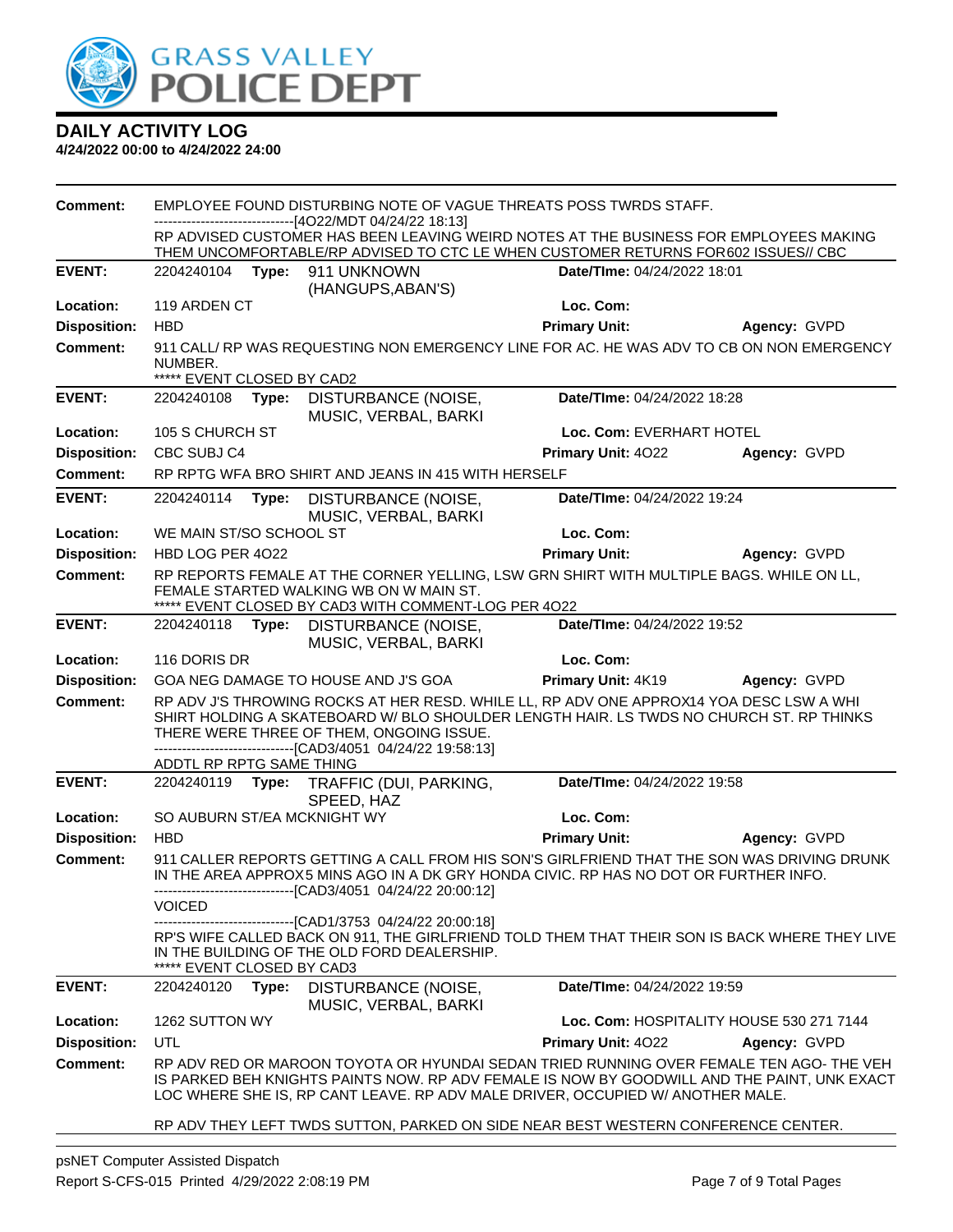

| <b>EVENT:</b>              | 2204240122                                                                                                                                                                                        | Type: | <b>RESTRAINING ORDERS (TRO,</b><br>OAH, CUSTODY, C                                                                                                                          | Date/TIme: 04/24/2022 20:18              |              |
|----------------------------|---------------------------------------------------------------------------------------------------------------------------------------------------------------------------------------------------|-------|-----------------------------------------------------------------------------------------------------------------------------------------------------------------------------|------------------------------------------|--------------|
| Location:                  | 134 IRON HORSE PL                                                                                                                                                                                 |       |                                                                                                                                                                             | Loc. Com:                                |              |
| <b>Disposition:</b>        | UTL                                                                                                                                                                                               |       |                                                                                                                                                                             | Primary Unit: 404                        | Agency: GVPD |
| <b>Comment:</b>            | SEEING HIM THERE.                                                                                                                                                                                 |       | 911 CALLER REPORTS SU IS ON HER FRONT PORCH HBD. RP IS NOT AT THE RES BUT IS IN THE AREA AFTEF                                                                              |                                          |              |
| <b>EVENT:</b>              | 2204240123 Type:                                                                                                                                                                                  |       | DISTURBANCE (NOISE,<br>MUSIC, VERBAL, BARKI                                                                                                                                 | Date/TIme: 04/24/2022 20:30              |              |
| Location:                  | 810 SO AUBURN ST                                                                                                                                                                                  |       |                                                                                                                                                                             | Loc. Com: OLD FORD DEALER                |              |
| <b>Disposition:</b>        | <b>CBC</b>                                                                                                                                                                                        |       |                                                                                                                                                                             | Primary Unit: 404                        | Agency: GVPD |
| <b>Comment:</b>            | 415 VERBAL/ RP ADV SON IS BACK AT THE HOUSE, VERBAL ONLY BTW SON AND HIS MOTHER. GF IS ON<br>SCENE AS WELL. PARTIES ARE SEPARATED. RP REQ OFFICER CTC. RP THINKS HE DOES NOT HAVE ANY<br>WEAPONS. |       |                                                                                                                                                                             |                                          |              |
|                            |                                                                                                                                                                                                   |       | ----------------[CAD1/3753 04/24/22 20:34:21]<br>EVENT LOCATION CHANGED FROM SO AUBURN ST/EA MCKNIGHT WY GV<br>-------------------------------[CAD1/3753_04/24/22_20:34:41] |                                          |              |
|                            |                                                                                                                                                                                                   |       | 911 CALL FROM SON REQ FATHER BE REMOVED FROM THE PARKING LOT.<br>-------------------------------[CAD1/3753 04/24/22 20:35:24]<br>SON SOUNDS HBD ON THE PHONE                |                                          |              |
| <b>EVENT:</b>              |                                                                                                                                                                                                   |       | 2204240126    Type: 911    UNKNOWN                                                                                                                                          | Date/TIme: 04/24/2022 20:54              |              |
|                            |                                                                                                                                                                                                   |       | (HANGUPS, ABAN'S)                                                                                                                                                           |                                          |              |
| Location:                  | 669 SO AUBURN ST # 4                                                                                                                                                                              |       |                                                                                                                                                                             | Loc. Com:                                |              |
| <b>Disposition:</b>        | <b>CBC</b>                                                                                                                                                                                        |       |                                                                                                                                                                             | Primary Unit: 404                        | Agency: GVPD |
| <b>Comment:</b>            |                                                                                                                                                                                                   |       | CHP TRANSFER/911 CALLER REFUSED TO SAY WHAT WAS GOING ON AND DISCONNECTED.                                                                                                  |                                          |              |
| <b>EVENT:</b>              | 2204240132                                                                                                                                                                                        | Type: | 911 UNKNOWN                                                                                                                                                                 | Date/TIme: 04/24/2022 21:41              |              |
|                            |                                                                                                                                                                                                   |       | (HANGUPS, ABAN'S)                                                                                                                                                           |                                          |              |
| Location:                  |                                                                                                                                                                                                   |       | LAT: 39.22743000 LONG: -121.049712                                                                                                                                          | Loc. Com:                                |              |
| <b>Disposition:</b>        | <b>HBD</b>                                                                                                                                                                                        |       |                                                                                                                                                                             | <b>Primary Unit:</b>                     | Agency: GVPD |
| <b>Comment:</b>            | ***** EVENT CLOSED BY CAD3                                                                                                                                                                        |       | 911 AUTOMATED MESSAGE HEARD AND LINE DISCONNECTED. UNABLE TO CALLBACK911 PREFIX                                                                                             |                                          |              |
| <b>EVENT:</b>              |                                                                                                                                                                                                   |       | 2204240134 Type: DISTURBANCE (NOISE,<br>MUSIC, VERBAL, BARKI                                                                                                                | Date/TIme: 04/24/2022 21:47              |              |
| Location:                  | 121 JOERSCHKE DR                                                                                                                                                                                  |       |                                                                                                                                                                             | Loc. Com:                                |              |
| <b>Disposition:</b>        | CBC SUP TO CASE 853                                                                                                                                                                               |       |                                                                                                                                                                             | Primary Unit: 409                        | Agency: GVPD |
| <b>Comment:</b>            |                                                                                                                                                                                                   |       | RP REPORTS LOUD PRESSURE WASHING, WILLING TO SIGN C/A                                                                                                                       |                                          |              |
| <b>EVENT:</b><br>Location: | 2204240139<br><b>WHITING ST</b>                                                                                                                                                                   | Type: | <b>FIRE</b>                                                                                                                                                                 | Date/TIme: 04/24/2022 22:25<br>Loc. Com: |              |
| <b>Disposition:</b>        | <b>HBD</b>                                                                                                                                                                                        |       |                                                                                                                                                                             | <b>Primary Unit:</b>                     | Agency: GVPD |
| Comment:                   | ***** EVENT CLOSED BY CAD3                                                                                                                                                                        |       | RP REPORTS HEAVY SMOKE IN THE AREA AND A FIRE ALARM HEARD/TRANSFERRED TO CALFIRE. UNABLE<br>TO STAY ON THE LINE TO GET PHONE NUMBER.                                        |                                          |              |
| <b>EVENT:</b><br>Location: | 2204240145 Type:<br>231 SO CHURCH ST                                                                                                                                                              |       | EXTRA PATROL                                                                                                                                                                | Date/TIme: 04/24/2022 23:14<br>Loc. Com: |              |
| <b>Disposition:</b>        | <b>CBC</b>                                                                                                                                                                                        |       |                                                                                                                                                                             | Primary Unit: 4K19                       | Agency: GVPD |
| <b>Comment:</b>            |                                                                                                                                                                                                   |       | -------------------------------[CAD3/4051 04/24/22 23:15:09]<br>EVENT LOCATION CHANGED FROM 231 S CHURCH ST                                                                 |                                          |              |
| <b>EVENT:</b>              | 2204240146 Type:                                                                                                                                                                                  |       | <b>EXTRA PATROL</b>                                                                                                                                                         | Date/TIme: 04/24/2022 23:51              |              |
| Location:                  | 123 MARGARET LN                                                                                                                                                                                   |       |                                                                                                                                                                             | Loc. Com:                                |              |
| <b>Disposition:</b>        | <b>CBC</b>                                                                                                                                                                                        |       |                                                                                                                                                                             | Primary Unit: 409                        | Agency: GVPD |